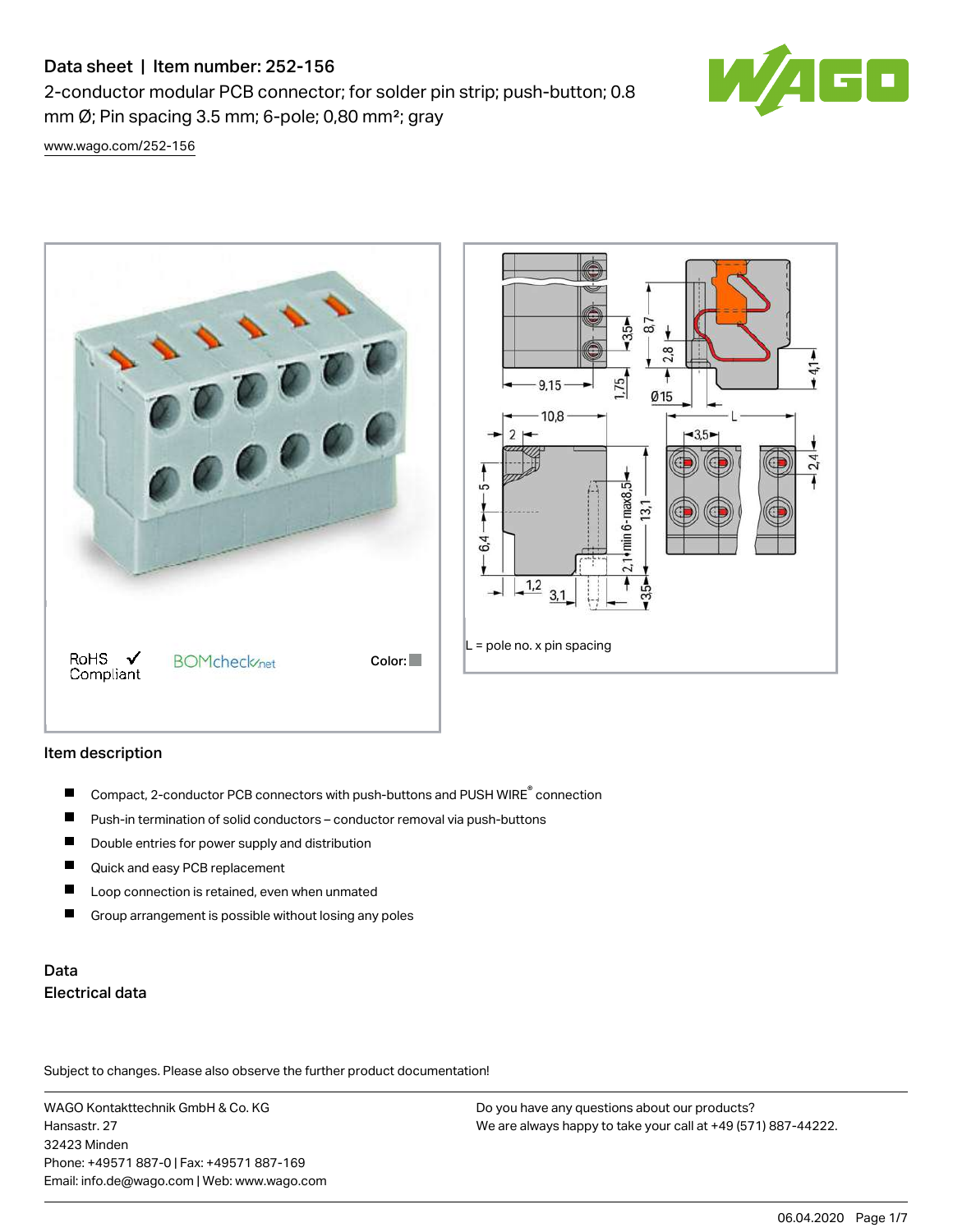

## Ratings per IEC/EN 60664-1

| Ratings per                     | IEC/EN 60664-1                                            |
|---------------------------------|-----------------------------------------------------------|
| Rated voltage (III / 3)         | 320 V                                                     |
| Rated impulse voltage (III / 3) | 4 <sub>kV</sub>                                           |
| Rated voltage (III / 2)         | 320 V                                                     |
| Rated impulse voltage (III / 2) | 4 <sub>kV</sub>                                           |
| Rated voltage (II / 2)          | 630 V                                                     |
| Rated impulse voltage (II / 2)  | 4 <sub>k</sub> V                                          |
| Rated current                   | 2 A                                                       |
| Legend (ratings)                | (III / 2) ≙ Overvoltage category III / Pollution degree 2 |

## Approvals per UL 1059

| Rated voltage UL (Use Group B) | 300 V   |
|--------------------------------|---------|
| Rated current UL (Use Group B) | 2 A     |
| Rated voltage UL (Use Group D) | 300 V   |
| Rated current UL (Use Group D) | 2 A     |
| Approvals per                  | UL 1059 |

## Connection data

| Connection technology             | PUSH WIRE                              |
|-----------------------------------|----------------------------------------|
| <b>Actuation type</b>             | Push-button                            |
| Solid conductor                   | $0.140.5$ mm <sup>2</sup> / 26  20 AWG |
| Conductor diameter                | $0.4$ 0.8 mm                           |
| Strip length                      | 6 7 mm / 0.24  0.28 inch               |
| Conductor entry angle to the PCB  | $0^{\circ}$                            |
| No. of poles                      | 6                                      |
| Total number of connection points | 12                                     |
| Total number of potentials        | 6                                      |
| Number of connection types        | 1                                      |
| Number of levels                  | 1                                      |

### Geometrical Data

| Pin spacing | 3.5 mm / 0.138 inch  |
|-------------|----------------------|
| Width       | 21 mm / 0.827 inch   |
| Height      | 13.1 mm / 0.516 inch |
| Depth       | 10,5 mm / 0.413 inch |

Subject to changes. Please also observe the further product documentation!

WAGO Kontakttechnik GmbH & Co. KG Hansastr. 27 32423 Minden Phone: +49571 887-0 | Fax: +49571 887-169 Email: info.de@wago.com | Web: www.wago.com Do you have any questions about our products? We are always happy to take your call at +49 (571) 887-44222.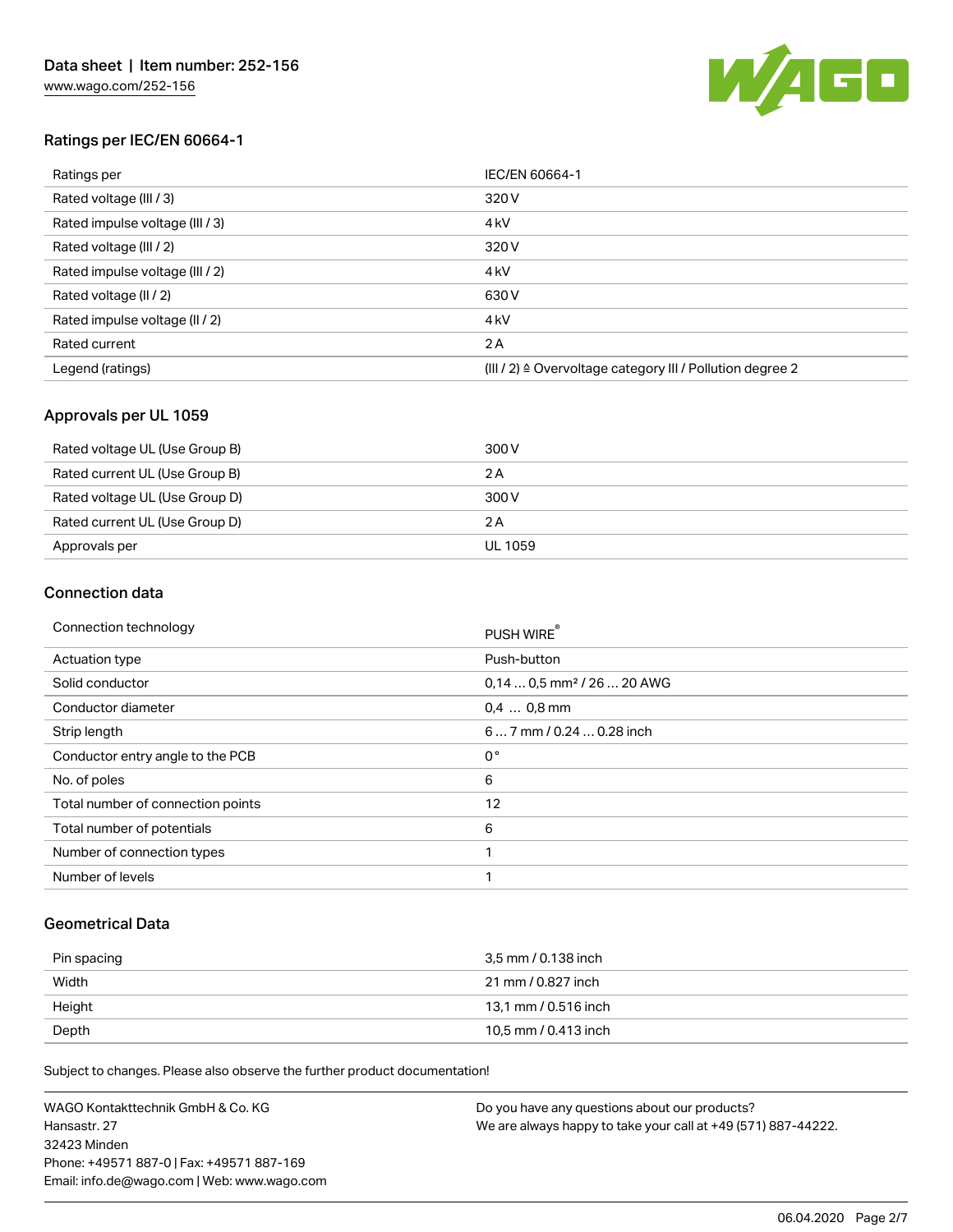

# Plug connection

| Contact type (pluggable connector) | Female connector/socket          |
|------------------------------------|----------------------------------|
| Connector connection type          | for PCB                          |
| Mating direction to the PCB        | $90^{\circ}$                     |
|                                    |                                  |
| <b>PCB</b> contact                 |                                  |
| PCB contact                        | <b>THT</b>                       |
| <b>Material Data</b>               |                                  |
| Color                              | gray                             |
| Material group                     |                                  |
| Insulating material                | Polyamide 66 (PA 66)             |
| Flammability class per UL94        | V <sub>0</sub>                   |
| Clamping spring material           | Copper alloy                     |
| Contact material                   | Electrolytic copper ( $E_{Cl}$ ) |
| Contact plating                    | tin-plated                       |
| Fire load                          | 0.078 MJ                         |
| Weight                             | 3g                               |

#### Environmental Requirements

| Limit temperature range | $+105 °C$<br>-60 |
|-------------------------|------------------|
|-------------------------|------------------|

# Commercial data

| Product Group      | 4 (Printed Circuit) |
|--------------------|---------------------|
| Packaging type     | <b>BOX</b>          |
| Country of origin  | <b>PL</b>           |
| <b>GTIN</b>        | 4045454040130       |
| Customs Tariff No. | 85369010000         |

## Approvals / Certificates

#### Country specific Approvals

|      |                          |                          | Certificate |
|------|--------------------------|--------------------------|-------------|
| Logo | Approval                 | Additional Approval Text | name        |
|      | <b>CCA</b>               | EN 60947                 | NTR NL-     |
|      | DEKRA Certification B.V. |                          | 7110        |

Subject to changes. Please also observe the further product documentation!

| WAGO Kontakttechnik GmbH & Co. KG           | Do you have any questions about our products?                 |
|---------------------------------------------|---------------------------------------------------------------|
| Hansastr. 27                                | We are always happy to take your call at +49 (571) 887-44222. |
| 32423 Minden                                |                                                               |
| Phone: +49571 887-01 Fax: +49571 887-169    |                                                               |
| Email: info.de@wago.com   Web: www.wago.com |                                                               |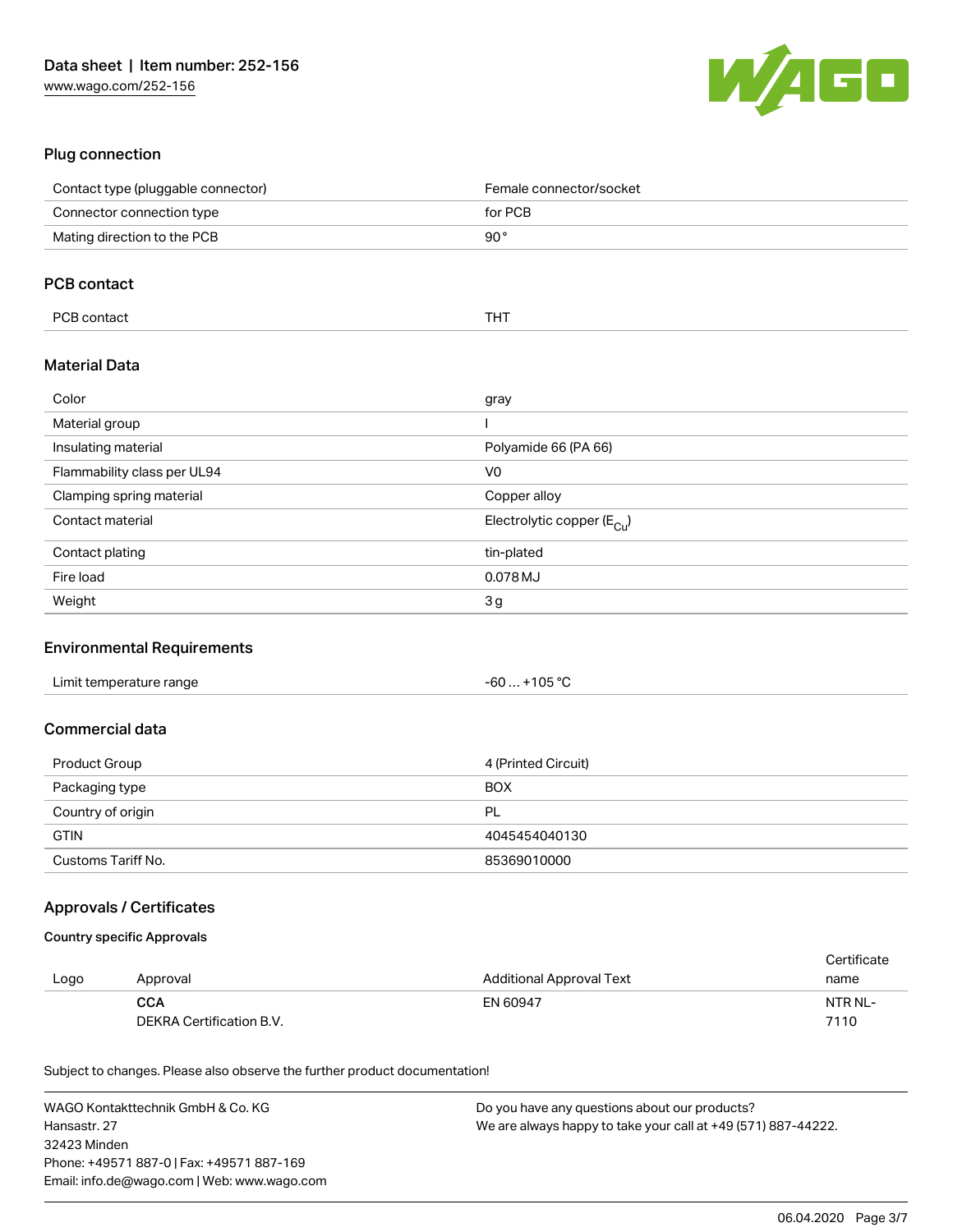

|                                                    | <b>CCA</b><br>DEKRA Certification B.V.                                                                                                                                              | EN 60947-7-4                               | NTR NL-<br>7382                  |
|----------------------------------------------------|-------------------------------------------------------------------------------------------------------------------------------------------------------------------------------------|--------------------------------------------|----------------------------------|
| <b>EMA</b><br>EUR                                  | <b>CCA</b><br>DEKRA Certification B.V.                                                                                                                                              | EN 60947                                   | 2169331.15                       |
| <b>UL-Approvals</b>                                |                                                                                                                                                                                     |                                            |                                  |
|                                                    |                                                                                                                                                                                     |                                            | Certificate                      |
| Logo                                               | Approval<br>cURus                                                                                                                                                                   | <b>Additional Approval Text</b><br>UL 1059 | name<br>E45172                   |
|                                                    | Underwriters Laboratories Inc.                                                                                                                                                      |                                            | sec. 6                           |
|                                                    |                                                                                                                                                                                     |                                            |                                  |
|                                                    |                                                                                                                                                                                     |                                            |                                  |
| Counterpart<br><b>Compatible products</b><br>tools |                                                                                                                                                                                     |                                            |                                  |
|                                                    | Item no.: 210-647<br>Operating tool; Blade: 2.5 x 0.4 mm; with a partially insulated shaft                                                                                          |                                            | www.wago.com/210-647             |
|                                                    | Item no.: 210-719<br>Operating tool; Blade: 2.5 x 0.4 mm; with a partially insulated shaft                                                                                          |                                            | www.wago.com/210-719             |
| Marking accessories                                |                                                                                                                                                                                     |                                            |                                  |
|                                                    | Item no.: 210-332/350-202<br>Marking strips; as a DIN A4 sheet; MARKED; 1-16 (240x); Height of marker strip: 3 mm; Strip length 182<br>mm; Horizontal marking; Self-adhesive; white |                                            | www.wago.com/210-332<br>/350-202 |

Subject to changes. Please also observe the further product documentation!

WAGO Kontakttechnik GmbH & Co. KG Hansastr. 27 32423 Minden Phone: +49571 887-0 | Fax: +49571 887-169 Email: info.de@wago.com | Web: www.wago.com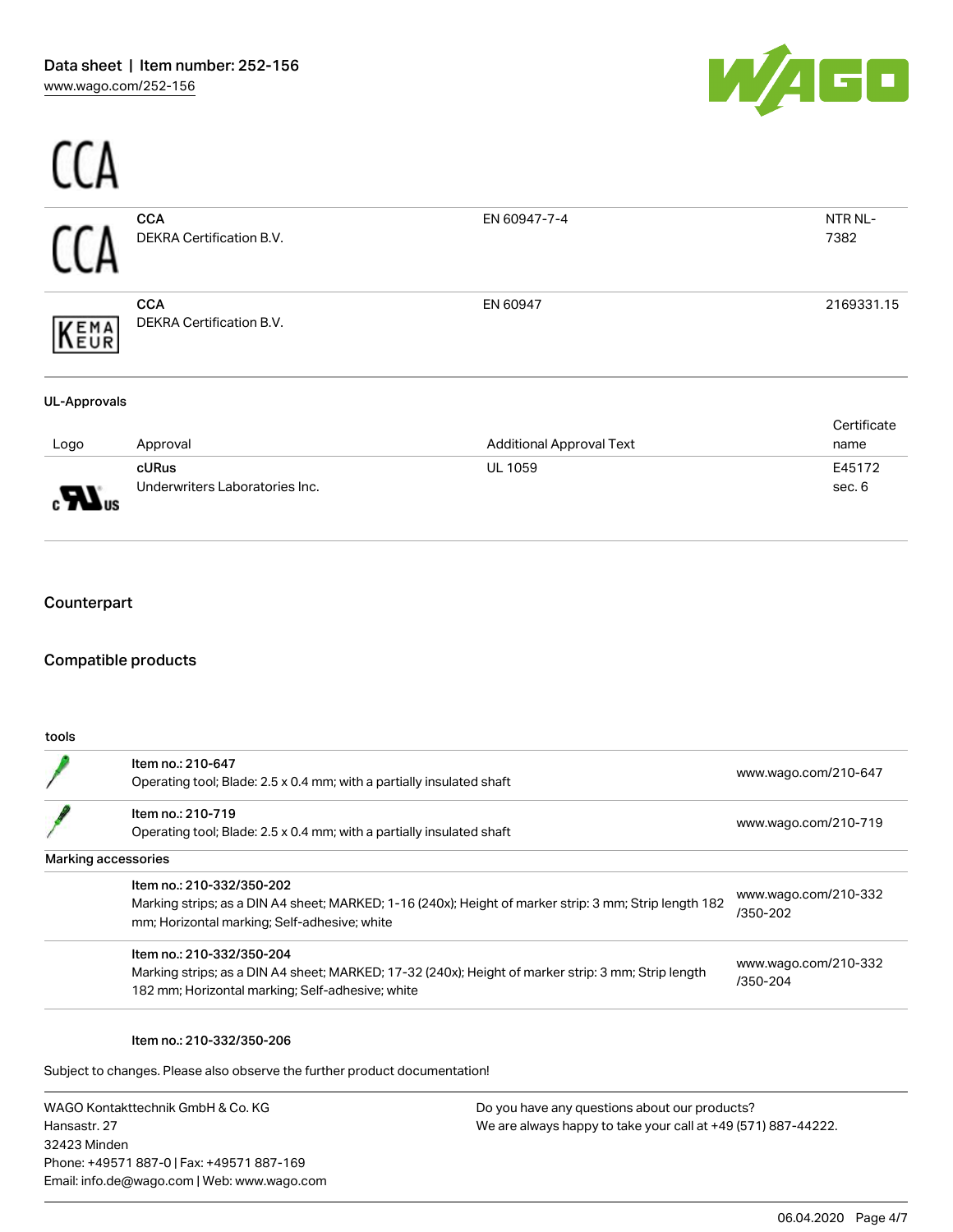

Marking strips; as a DIN A4 sheet; MARKED; 33-48 (240x); Height of marker strip: 3 mm; Strip length 182 mm; Horizontal marking; Self-adhesive; white [www.wago.com/210-332](http://www.wago.com/210-332/350-206)

[/350-206](http://www.wago.com/210-332/350-206)

|                   | General accessories                                                                                                                                                    |                                               |               |                      |
|-------------------|------------------------------------------------------------------------------------------------------------------------------------------------------------------------|-----------------------------------------------|---------------|----------------------|
|                   | Item no.: 252-906<br>Board-to-Board Link; 6-pole; black                                                                                                                |                                               |               | www.wago.com/252-906 |
|                   |                                                                                                                                                                        |                                               |               |                      |
| <b>Downloads</b>  |                                                                                                                                                                        |                                               |               |                      |
| Documentation     |                                                                                                                                                                        |                                               |               |                      |
|                   | <b>Additional Information</b>                                                                                                                                          |                                               |               |                      |
|                   | Technical explanations                                                                                                                                                 | Apr 3, 2019                                   | pdf<br>3.6 MB | Download             |
|                   |                                                                                                                                                                        |                                               |               |                      |
| CAD/CAE-Data      |                                                                                                                                                                        |                                               |               |                      |
| CAD data          |                                                                                                                                                                        |                                               |               |                      |
|                   | 2D/3D Models 252-156                                                                                                                                                   |                                               | <b>URL</b>    | Download             |
| CAE data          |                                                                                                                                                                        |                                               |               |                      |
|                   | EPLAN Data Portal 252-156                                                                                                                                              |                                               | <b>URL</b>    | Download             |
| <b>PCB Design</b> |                                                                                                                                                                        |                                               |               |                      |
|                   | Symbol and Footprint 252-156                                                                                                                                           |                                               | URL           | Download             |
|                   | CAx data for your PCB design, consisting of "schematic symbols and PCB footprints",<br>allow easy integration of the WAGO component into your development environment. |                                               |               |                      |
|                   | Supported formats:                                                                                                                                                     |                                               |               |                      |
| ш                 | Accel EDA 14 & 15                                                                                                                                                      |                                               |               |                      |
| ш                 | Altium 6 to current version                                                                                                                                            |                                               |               |                      |
| ш                 | Cadence Allegro                                                                                                                                                        |                                               |               |                      |
|                   | DesignSpark                                                                                                                                                            |                                               |               |                      |
| ш                 | Eagle Libraries                                                                                                                                                        |                                               |               |                      |
|                   | KiCad                                                                                                                                                                  |                                               |               |                      |
|                   | Mentor Graphics BoardStation                                                                                                                                           |                                               |               |                      |
| ш                 | Mentor Graphics Design Architect                                                                                                                                       |                                               |               |                      |
| ш                 | Mentor Graphics Design Expedition 99 and 2000                                                                                                                          |                                               |               |                      |
|                   | OrCAD 9.X PCB and Capture                                                                                                                                              |                                               |               |                      |
|                   | Subject to changes. Please also observe the further product documentation!                                                                                             |                                               |               |                      |
|                   | WACO Kontakttoobnik CmbU & Co KC                                                                                                                                       | Do vou bave any questions about our products? |               |                      |

WAGO Kontakttechnik GmbH & Co. KG Hansastr. 27 32423 Minden Phone: +49571 887-0 | Fax: +49571 887-169 Email: info.de@wago.com | Web: www.wago.com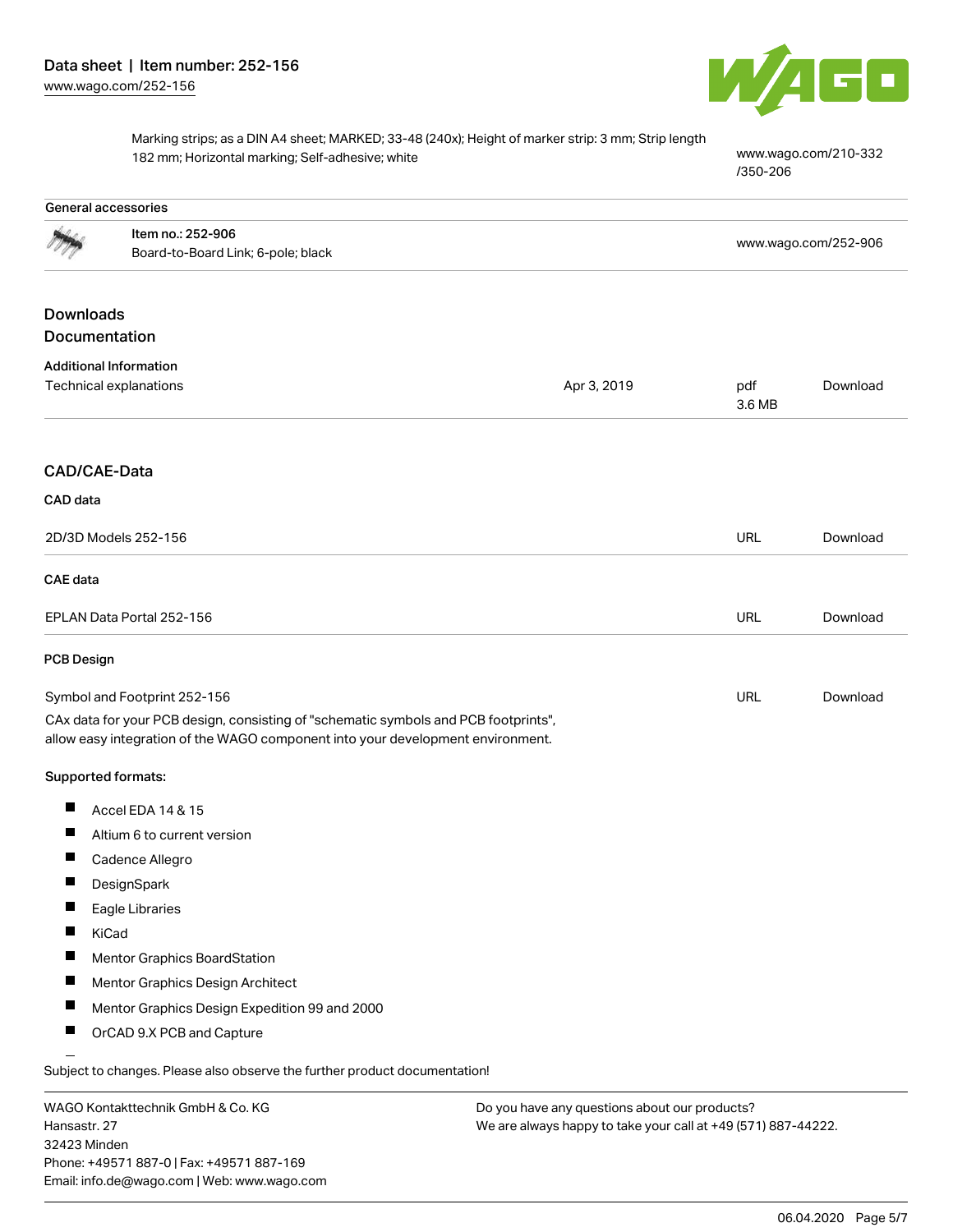[www.wago.com/252-156](http://www.wago.com/252-156)



- $\blacksquare$ PADS PowerPCB 3, 3.5, 4.X, and 5.X
- $\blacksquare$ PADS PowerPCB and PowerLogic 3.0
- $\blacksquare$ PCAD 2000, 2001, 2002, 2004, and 2006
- $\blacksquare$ Pulsonix 8.5 or newer
- $\blacksquare$ STL
- П 3D STEP
- $\blacksquare$ TARGET 3001!
- $\blacksquare$ View Logic ViewDraw
- $\blacksquare$ Quadcept
- $\blacksquare$ Zuken CadStar 3 and 4
- $\blacksquare$ Zuken CR-5000 and CR-8000

PCB Component Libraries (EDA), PCB CAD Library Ultra Librarian

### Installation Notes

#### Conductor termination



Conductor termination directly on the PCB or wiring prior to mounting on PCB – 252 Series

Installation



Removing a conductor via push-button – 252 Series

Subject to changes. Please also observe the further product documentation!

WAGO Kontakttechnik GmbH & Co. KG Hansastr. 27 32423 Minden Phone: +49571 887-0 | Fax: +49571 887-169 Email: info.de@wago.com | Web: www.wago.com